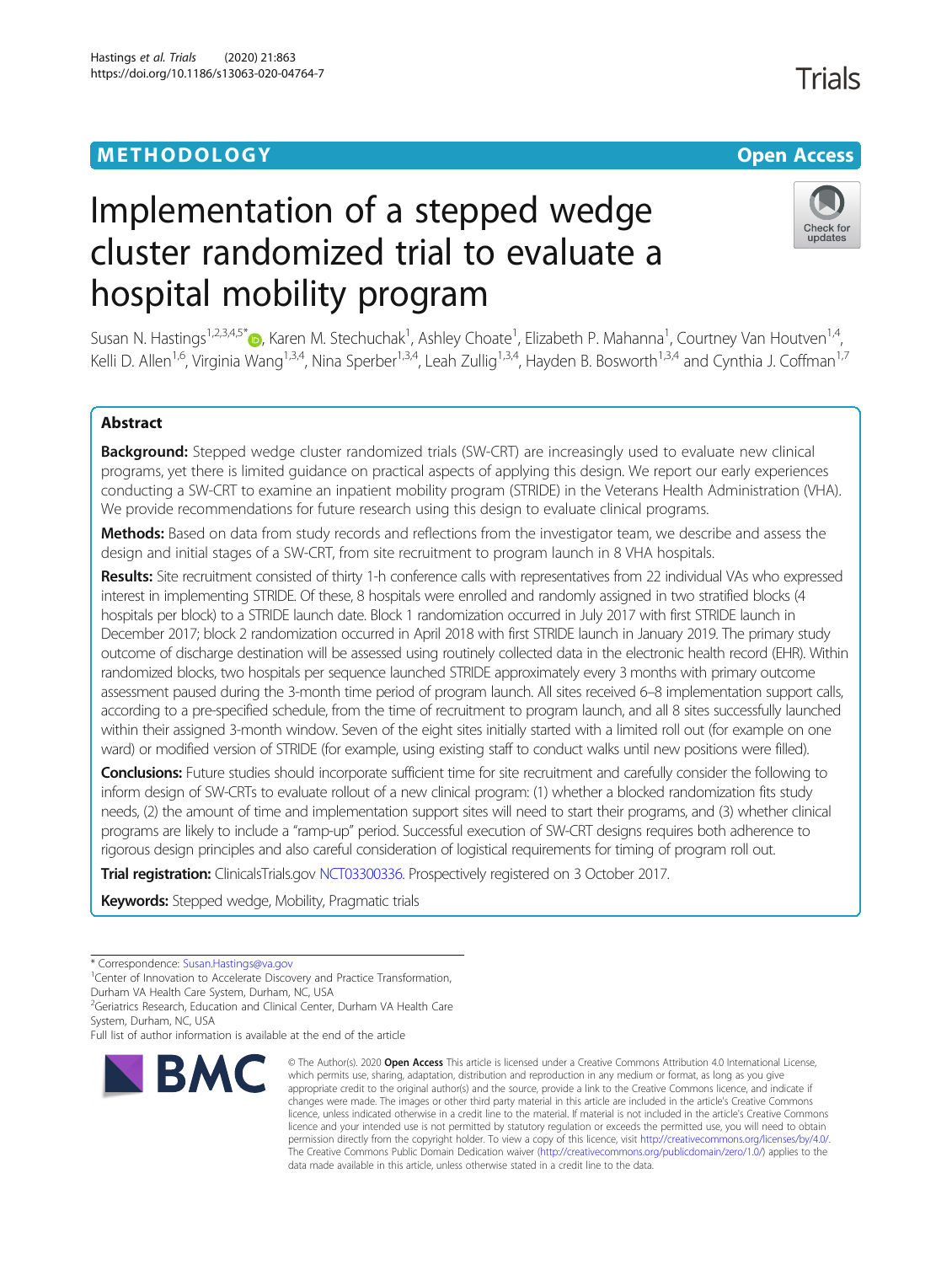# Background

The stepped wedge cluster randomized controlled trial (SW-CRT) design has been recommended as a useful tool for evaluating innovations in health care delivery [[1\]](#page-7-0). In SW-CRTs, clusters are randomized to the order in which they become exposed to an experimental condition. As such, timing is a critical element of both design and successful execution of these types of trials. This design increasingly appeals to learning health systems that desire to conduct pragmatic evaluations of intervention effects under the usual conditions in which the intervention will be applied. The Veterans Health Administration (VHA), as a large integrated health care system with a fully implemented electronic health record and mature embedded research infrastructure, is well-suited for conducting pragmatic evaluations [\[2\]](#page-7-0) using SW-CRTs.

SW-CRT designs have been mainly applied to evaluate interventions that have been shown to be effective in previous research in other settings and/or where there is a strong belief that dissemination of the intervention will do more good than harm [\[3](#page-8-0)]. One example of an area with this type of "implementation momentum" [[4\]](#page-8-0) is hospital mobility. Hospital mobility interventions have demonstrated the potential to prevent functional decline and to reduce hospital lengths of stay, leading to growing interest from health systems [\[5](#page-8-0)–[9](#page-8-0)], including VHA. The SW-CRT could provide a useful framework for evaluating the rollout of hospital-based programs, although it is acknowledged to be a complex trial design. Multiple reviews have been published that focus on statistical methodology using SW-CRTs; however, the literature is sparse on how to deal with the complexities around timing for rolling out the intervention under evaluation  $[10]$  $[10]$  $[10]$ . There is a particular need for practical guidance on how to apply this design in evaluating dynamic clinical programs that may require new staffing models or changes in workflow for widespread implementation.

We share our experiences conducting the initial stages of a SW-CRT to evaluate a hospital mobility program (STRIDE) in VHA. A SW-CRT design with all sites receiving the intervention was selected as the most efficient approach to achieve our goals of a mixed method evaluation of both implementation and effectiveness. In this paper, we describe the components of the SW-CRT for STRIDE, focusing on decisions related to trial design and their impact on the study to date. We present lessons learned from STRIDE recruitment through the time of program launch and provide recommendations for design considerations for future studies utilizing SW-CRTs to evaluate clinical programs in hospitals. These considerations represent some key points that may be overlooked and, if not considered carefully, may jeopardize successful program implementation and study completion.

# **Methods**

# Study design overview

We describe a SW-CRT that is ongoing in 8 VHA hospitals as part of the Optimizing Function and Independence Quality Enhancement Research Initiative program (Function QUERI) [\[11](#page-8-0)]. STRIDE is an evidence-based supervised walking program for hospitalized older adults designed to reduce the negative consequences of immobility [\[12,](#page-8-0) [13](#page-8-0)]. The program consists of a one-time gait and balance assessment conducted by a physical therapist, followed by daily supervised walks led by a therapy or nursing assistant for the duration of the hospital stay. STRIDE was developed and tested at the Durham VA Health Care System (VA HCS) as a clinical demonstration program in 2012. It was designed for patients 60 years old and above, the demographic group most susceptible to functional decline and other negative consequences of immobility in the hospital [[14](#page-8-0)]. In the initial evaluation, patients receiving STRIDE were more likely to be discharged to home than skilled nursing or rehabilitation facilities compared to clinically similar patients receiving usual care (92% vs. 74%,  $p = 0.007$ ) and had a reduced length of stay by 1 day, consistent with findings from other similar hospital mobility programs [\[12,](#page-8-0) [15](#page-8-0)].

An overview of our original study design is presented in Fig. [1.](#page-2-0) In a SW-CRT, clusters (in this case hospitals) are randomized to one of several different implementation schedules, referred to as sequences, which indicate the time at which the cluster will switch (cross over) from the control condition to the intervention condition [[1](#page-7-0)]. The SW-CRT design results in a staggered start which can help to address a common challenge of having insufficient resources to roll out the intervention simultaneously to all clusters [\[16](#page-8-0)].

Three important early and related design decisions regarding the timing of our study were (1) whether to conduct a single randomization or randomize in blocks, (2) how many clusters would be randomized within each sequence, and (3) how long each time period would last.

In the Function QUERI STRIDE SW-CRT, we enrolled and randomized hospitals to their sequence in 2 distinct blocks (as shown in Fig. [1\)](#page-2-0). We did not assign sites to one block or the other. Block 2 sites were recruited separately after block 1 sites had been randomized and assigned to their sequence. The primary motivation for this decision was to reduce the time sites were asked to wait to begin their programs and thereby enhance site engagement and retention. If we had recruited, enrolled, and randomized all 8 sites at once, the 2 hospitals assigned to the 4th and final sequence would have been asked to wait a full year before starting their programs. We were concerned that due to inactivity with implementing the program for this length of time along with the changing dynamics in health care systems (e.g., change in management, strategic goals) that these hospitals might lose interest in the STRIDE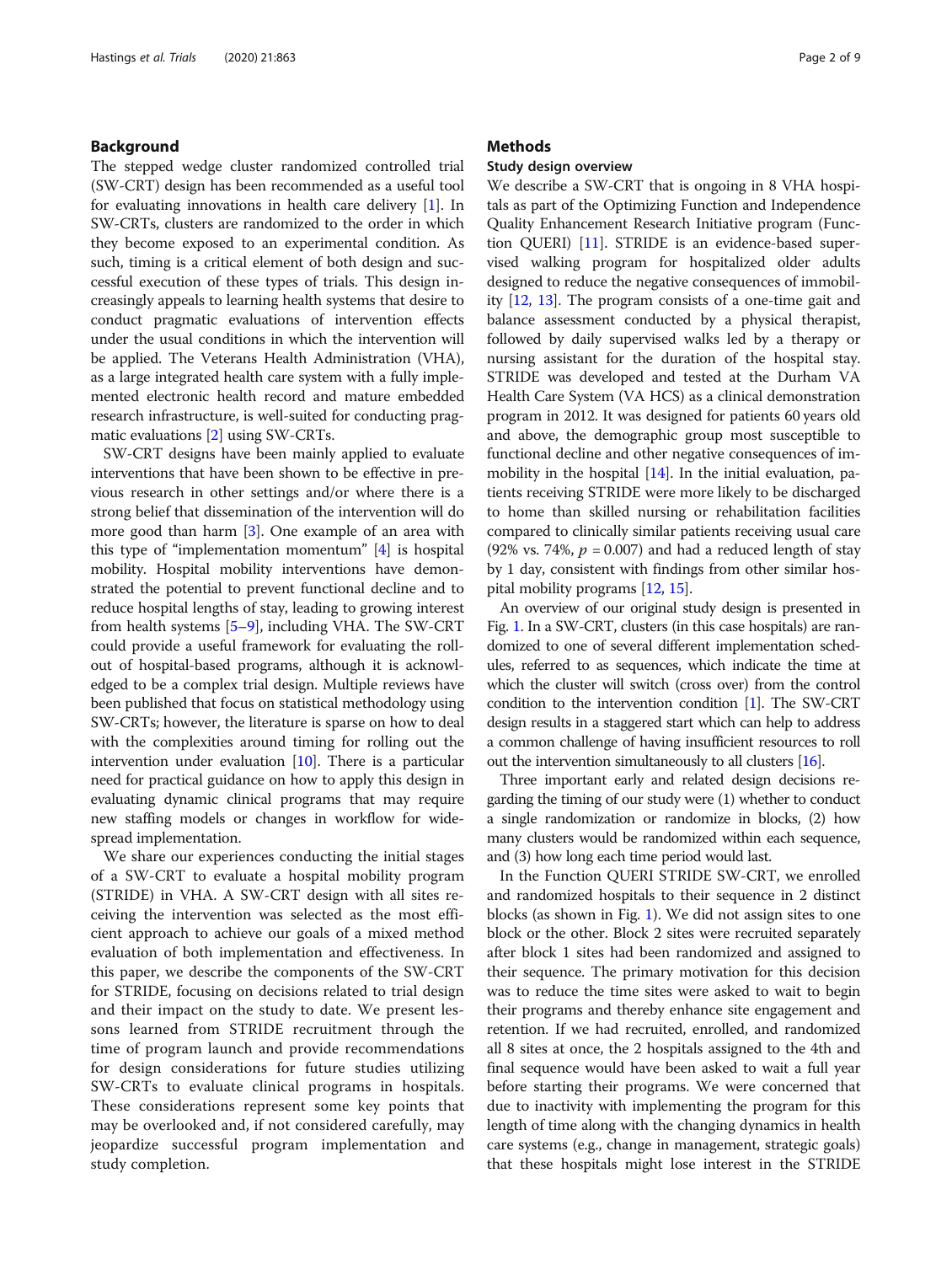<span id="page-2-0"></span>

|                                                                                                                                                                                                                                                                                                                                                                                                                                                                                                                        |                |                |                | Time 1         | Time 2     | Time 3               | Time 4       | Time 5       | Time 6       |
|------------------------------------------------------------------------------------------------------------------------------------------------------------------------------------------------------------------------------------------------------------------------------------------------------------------------------------------------------------------------------------------------------------------------------------------------------------------------------------------------------------------------|----------------|----------------|----------------|----------------|------------|----------------------|--------------|--------------|--------------|
|                                                                                                                                                                                                                                                                                                                                                                                                                                                                                                                        |                |                |                | Month          | Month      | Month                | Month        | Month        | Month        |
|                                                                                                                                                                                                                                                                                                                                                                                                                                                                                                                        | <b>Block</b>   | Sequence       | <b>Site</b>    | $1 - 3$        | $4-6$      | $7-9$                | $10-12$      | $13 - 15$    | 16-18        |
|                                                                                                                                                                                                                                                                                                                                                                                                                                                                                                                        | $\mathbf{1}$   | $\mathbf{1}$   | $\mathbf{1}$   | $\mathbf 0$    |            | $\mathbf{1}$         | $\mathbf{1}$ | 1            | 1            |
|                                                                                                                                                                                                                                                                                                                                                                                                                                                                                                                        | $\mathbf{1}$   | $\mathbf{1}$   | $\overline{2}$ | $\Omega$       |            | $\mathbf{1}$         | $\mathbf{1}$ | $\mathbf{1}$ | $\mathbf{1}$ |
|                                                                                                                                                                                                                                                                                                                                                                                                                                                                                                                        | $\mathbf{1}$   | $\overline{2}$ | 3              | $\Omega$       | $\Omega$   | $\ddot{\phantom{a}}$ | $\mathbf{1}$ | $\mathbf{1}$ | $\mathbf{1}$ |
|                                                                                                                                                                                                                                                                                                                                                                                                                                                                                                                        | $\mathbf{1}$   | $\overline{2}$ | $\overline{4}$ | $\Omega$       | $\Omega$   | ٠                    | $\mathbf{1}$ | $\mathbf{1}$ | $\mathbf{1}$ |
|                                                                                                                                                                                                                                                                                                                                                                                                                                                                                                                        | $\overline{2}$ | 3              | 5              | $\Omega$       | $\bigcap$  | $\mathbf 0$          |              | $\mathbf{1}$ | $\mathbf{1}$ |
|                                                                                                                                                                                                                                                                                                                                                                                                                                                                                                                        | $\overline{2}$ | $\overline{3}$ | 6              | $\Omega$       | $\bigcirc$ | $\mathbf 0$          | $\epsilon$   | $\mathbf{1}$ | $\mathbf{1}$ |
|                                                                                                                                                                                                                                                                                                                                                                                                                                                                                                                        | $\overline{2}$ | $\overline{4}$ | $\overline{7}$ | $\Omega$       | $\Omega$   | $\Omega$             | 0            |              | $\mathbf{1}$ |
|                                                                                                                                                                                                                                                                                                                                                                                                                                                                                                                        | $\overline{2}$ | $\overline{4}$ | 8              | $\overline{0}$ | $\bigcap$  | $\mathbf{0}$         | 0            |              | $\mathbf{1}$ |
| Fig. 1 Originally proposed blocked SW-CRT design for Function QUERI STRIDE. "0" indicates pre-implementation period, "." indicates<br>implementation period (STRIDE launch), "1" indicates post-implementation period, and "0" in shaded gray indicates prior to VA hospital<br>recruitment for block 2 where primary outcome data for control time periods can still be collected via EHR (but not patient-reported data in<br>these blocks because the sites have not enrolled in the study during this time period) |                |                |                |                |            |                      |              |              |              |

program and would drop out or initiate the program on their own, prior to their assigned launch window.

We randomized 2 hospitals (clusters) to each sequence, meaning 2 hospitals were assigned the same start date and overall study schedule. A main consideration in this decision was estimating how many hospitals we could support in both implementation and data collection activities at the same time based on available study staff. We selected 3 months as the duration of each time period because we estimated this would give hospitals a reasonable window of time in which to launch their programs and also be long enough to assess the impact of intervention on our primary outcome (discharge destination). The duration of the time period along with the number of clusters per randomization sequence determines how many time periods are needed to complete the SW design to conduct the trial and this can have implications for other design decisions (e.g., number of subjects, overall length of study).

In Function QUERI STRIDE, hospitals were eligible to participate if they had a minimum average daily census of 20 general medicine patients per day (approximately 250 in a 3-month window) and agreed to start a STRIDE program within their randomly assigned 3-month window for program launch. The primary outcome, discharge destination (home vs. other), will be assessed at the patienthospitalization level using routinely collected data in the electronic health record (EHR) and health care claims data. Other clinical outcomes include length of stay and patient-reported measures such as self-rated physical and psychosocial function, collected via telephone survey in a subset of participants. A description of the mixed methods evaluation plan has been previously published [[11](#page-8-0)]. STRI DE was implemented at participating sites as a clinical program; evaluation was approved as human subject research by the Durham VA Institutional Review Board (protocol #02040).

In the following sections we describe our experiences with implementing the initial stages of the trial. Based on data from study records and reflections from the investigator team, we present our experiences from site recruitment to program launch and implications for design decisions in future SW-CRTs.

# Results

# Experiences with site recruitment and enrollment

Table [1](#page-3-0) summarizes some key Function QUERI STRIDE SW-CRT design decisions and their impact on the study.

# Recruitment

Figure [2](#page-4-0) depicts the flow of site recruitment and enrollment. We advertised the study through multiple means including calls with national VA leaders and staff, presentations at clinical conferences and other meetings, and newsletters. We had thirty 1-h conference calls with representative(s) from 22 VAMCs who expressed interest in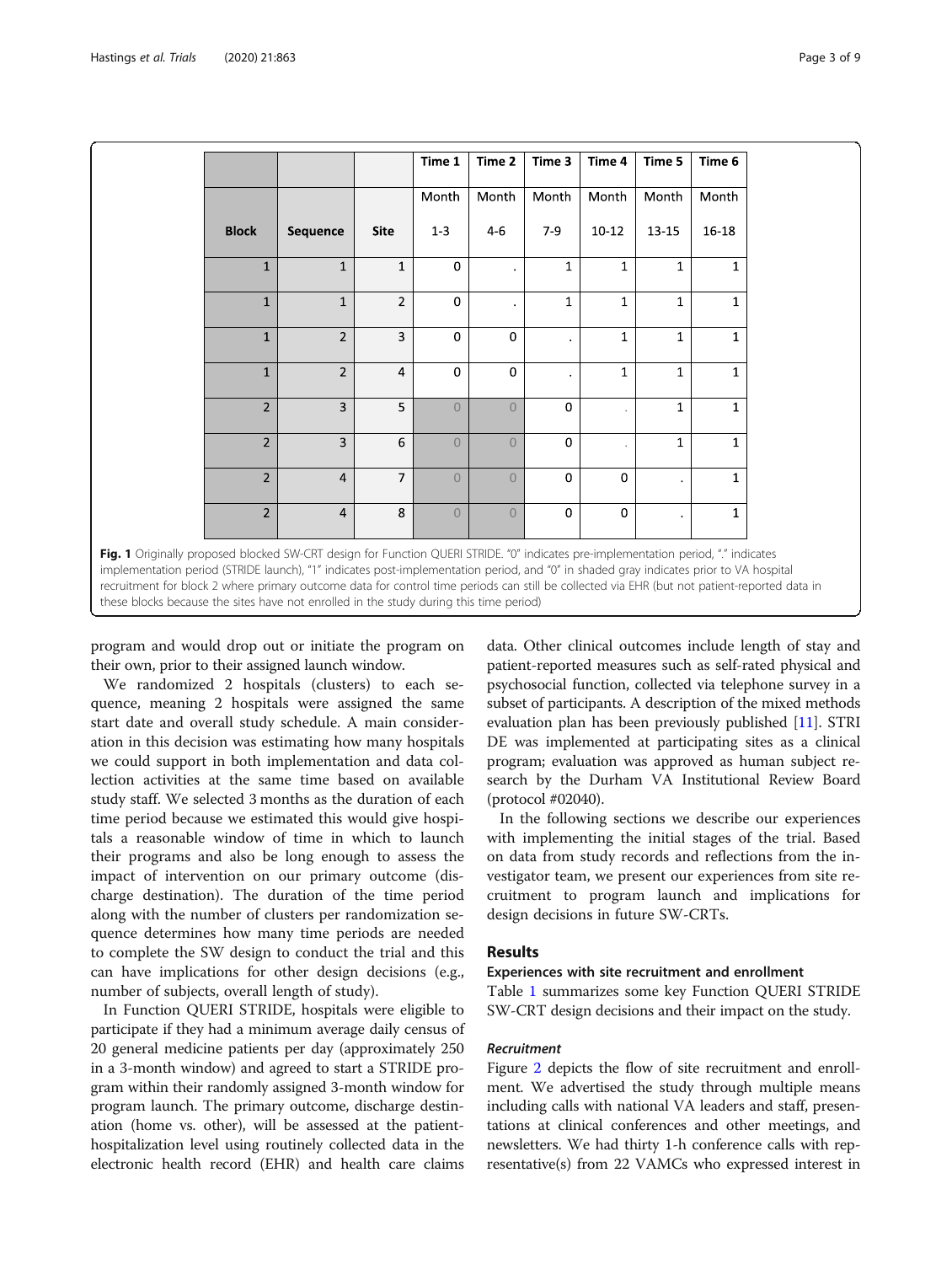| Design decision                              | <b>Function QUERI SW-CRT</b>                                                                | Advantages                                                                                                                                                                                                                        | <b>Disadvantages</b>                                                                                                                                                                                                                                                                                                                         |  |  |
|----------------------------------------------|---------------------------------------------------------------------------------------------|-----------------------------------------------------------------------------------------------------------------------------------------------------------------------------------------------------------------------------------|----------------------------------------------------------------------------------------------------------------------------------------------------------------------------------------------------------------------------------------------------------------------------------------------------------------------------------------------|--|--|
| Time period length<br>3 months               |                                                                                             | Shorter length and larger number of time<br>periods increased power                                                                                                                                                               | Longer time period length would have<br>given sites longer window to launch<br>program                                                                                                                                                                                                                                                       |  |  |
| Number of sites<br>per sequence              | $\overline{2}$                                                                              | Allowed study team to provide significant<br>implementation support to each site; study<br>conducted faster than if only 1 site/time<br>period                                                                                    | Power implications; maximum power<br>with one cluster per sequence                                                                                                                                                                                                                                                                           |  |  |
| Recruitment and<br>randomization<br>strategy | Recruited and randomized<br>clusters to sequences in 2<br>separate blocks                   | Reduced maximum possible time from<br>enrollment to program launch time; ability<br>to start study before all sites recruited;<br>potentially fewer dropouts; ability for<br>earlier sites to serve as mentors for later<br>sites | Not able to collect patient-reported data<br>from block 2 sites in time periods before<br>enrollment<br>Potential confounding of treatment with<br>block<br>Full statistical implications of blocked<br>randomization for SW-CRT have not<br>been studied.<br>Calendar time versus time since<br>randomization may be an issue for<br>blocks |  |  |
| Complete vs.<br>incomplete design and type   | Incomplete design-outcome<br>data during implementation<br>interval not used for evaluation | Avoided including data when program is<br>partially implemented                                                                                                                                                                   | Power implications; loss of data from<br>time periods not included in evaluation                                                                                                                                                                                                                                                             |  |  |

<span id="page-3-0"></span>Table 1 Function QUERI STRIDE SW-CRT design decisions and their impact on the study

implementing STRIDE; 2 of these VAMCs had conference calls for both recruitment blocks and were considered as separate sites in reporting recruitment numbers. Of these, 10 declined to participate and 1 did not meet inpatient census eligibility requirements. The most common reasons for refusal were inadequate staff capacity, unable to obtain key leadership support, or competing priorities with other programs and initiatives. For block 1, of the 13 sites interested, we enrolled and randomized the first 4 to return completed participation agreements by July 2017. In block 1, one site decided not to participate 2 months after randomization, citing inadequate staff capacity, and was replaced with an additional site that was able to follow the SW timing for program launch (no data are presented for the site that withdrew in the early phase of study startup). Delayed entry of the replacement site into the SW design shortened the pre-exposure period by approximately 3 months (1 time period) for data collected via telephone survey, but did not impact EHR primary outcome data collection. For block 2, of the 11 sites interested, we enrolled and randomized the first 4 to return completed participation agreements by April 2018.

Site characteristics for the 8 participating sites are presented in Table [2.](#page-4-0) In block 2, half of participating hospitals had the highest complexity level compared to 3 out of 4 in block 2. Block 1 sites had a higher turnover rate among registered nurses (mean 5.1 compared to 2.8). Other performance and quality metrics that we examined were similar.

# Randomization strategy

Due to the small number of clusters in our trial, a potential benefit of randomization may be lost as the balance of known and unknown confounders may not be possible [[19](#page-8-0)]. Therefore, as we weighed the risk of a blocked randomization with a potential loss of a cluster or clusters, we felt that moving forward with the blocked randomization was a smaller risk. Our initial intention with the 2-block design was to adhere to the same schedule as if all 8 hospitals had been recruited and randomized at the same time as shown in Fig. [1.](#page-2-0) However, as shown in Fig. [3](#page-5-0), the 2nd phase of recruitment was delayed by 6–7 months. Therefore, instead of the first sequence in block 2 launching the program during time period 4 (as indicated in Fig. [1\)](#page-2-0), the launch occurred in time period 6 (2 time periods later than intended). We were able to address this delay by extending the study from 18 to 24-months, adding 2 time periods to each block for data collection to complete the SW design (Fig. [3\)](#page-5-0).

# Experiences with program launch

#### Implementation support and timing of program launch

The eight hospitals implemented their STRIDE programs following the blocked randomized stepped wedge design according to 4 sequences over a total of 24 months. As noted earlier, an important consideration in determining the number of hospitals assigned to each sequence was the amount of study resources needed to support sites in achieving program launch within their assigned window. The Function QUERI team used the Replicating Effective Programs (REP) framework to support each site team in developing and launching their STRIDE program [[11](#page-8-0)]. REP consists of a series of activities to support implementation of the core elements of a program that are essential for fidelity, while allowing space for stakeholder input and flexibility to tailor noncore aspects of the program to site-specific resources [\[4](#page-8-0),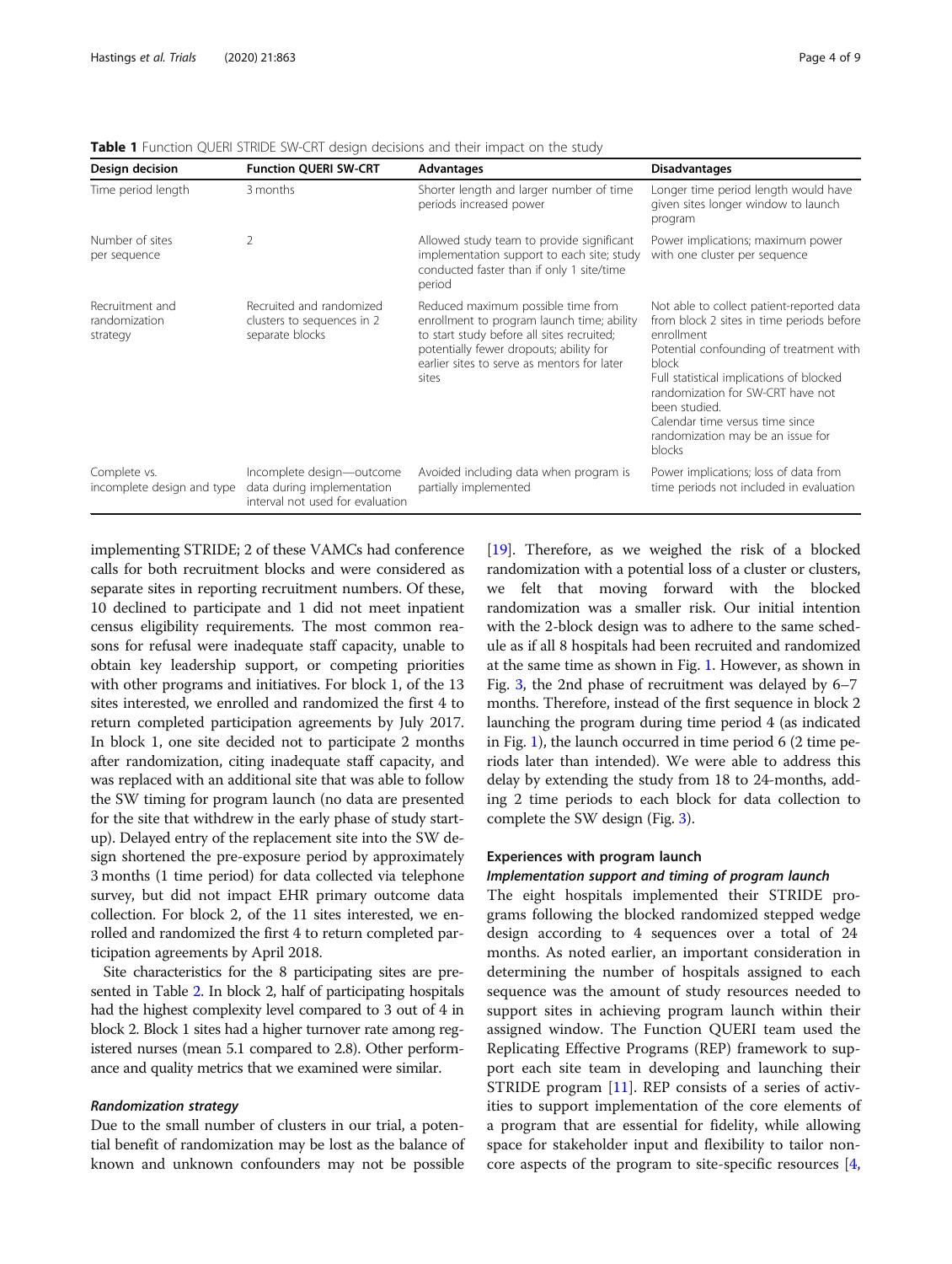<span id="page-4-0"></span>

staff capacity, and was replaced with an additional site that was able to follow the stepped wedge timing for program launch

 $2$  Two of these sites also had a recruitment call in Block 1 (declined both times)

Fig. 2 Function QUERI STRIDE SW-CRT site recruitment and enrollment

|                                                                    | Total $(N = 8)$ | Block 1 sites $(n = 4)$ | Block 2 sites $(n = 4)$ |
|--------------------------------------------------------------------|-----------------|-------------------------|-------------------------|
| Hospital 5 star performance rating <sup>a,b,d</sup> , mean (SD)    | 3.5(0.8)        | 3.5(1.0)                | 3.5(0.6)                |
| Facility complexity level <sup>c,d</sup> , n (%)                   |                 |                         |                         |
| 1a                                                                 | 5(62.5)         | 2(50)                   | 3(75)                   |
| 1b                                                                 | 2(25)           | 1(25)                   | 1(25)                   |
| 1c                                                                 | 1(12.5)         | 1(25)                   | 0(0)                    |
| Registered nurse turnover rate $\%^{a,e}$ , mean (SD)              | 4.0(1.8)        | 5.1(2.1)                | 2.8(0.4)                |
| Adjusted length of stay <sup>a,e</sup> , mean (SD)                 | 4.4(0.3)        | 4.2(0.3)                | 4.5(0.3)                |
| Hospital-wide 30-day readmission rate <sup>a,e</sup> , mean (SD)   | 12.3(0.8)       | 12.6(0.7)               | 12.0(0.9)               |
| Overall rating of hospital (inpatient) a,e, mean (SD)              | 64.2(5.5)       | 66.6 (7.2)              | 61.8(1.6)               |
| Employee satisfaction with organization <sup>a,e</sup> , mean (SD) | 3.6(0.1)        | 3.6(0.1)                | 3.5(0.2)                |
| Patient safety indicator <sup>a,e</sup> mean (SD)                  | 0.1(0.4)        | 0.1(0.5)                | 0.1(0.2)                |
| In-hospital complications <sup>a,e</sup> , mean (SD)               | 1.0(0.2)        | 1.0(0.2)                | 1.0(0.2)                |

# Table 2 Characteristics of enrolled hospitals

SD standard deviation

<sup>a</sup>Strategic Analytics for Improvement and Learning (SAIL) measure. SAIL is a system for summarizing hospital system performance within VHA

b<br>Hospital 5-star rating (1–5) indicates a VA hospital's quality of care relative to other VA hospitals and is based on data such as death rates, nursing turnover, patient satisfaction, and efficiency [\[17](#page-8-0)]

Facility complexity level classifies VHA facilities at levels 1a, 1b, 1c, 2, or 3 with level 1a being the most complex and level 3 being the least complex. The model is reviewed and updated with current data every 3 years. The peer grouping system is based on seven variables relating to patient population, clinical services complexity, and education and research  $[18]$  $[18]$ 

Rating from fiscal year 2017

e<br>Rating from quarter 3 in fiscal year 2017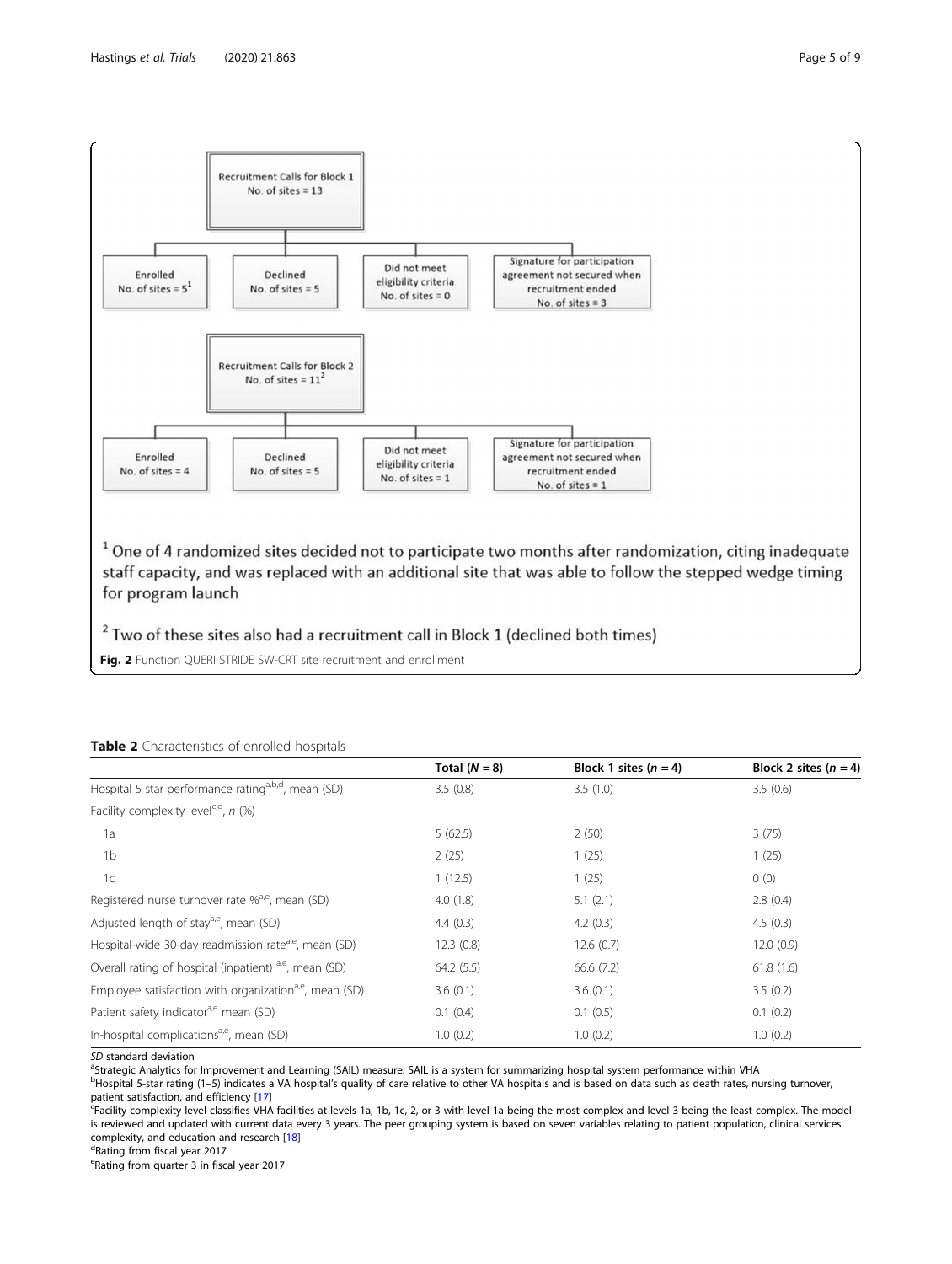<span id="page-5-0"></span>

|                |                |                         | Time 1         | Time 2         | Time 3       | Time 4         | Time 5           | Time 6               | Time 7               | Time 8       |
|----------------|----------------|-------------------------|----------------|----------------|--------------|----------------|------------------|----------------------|----------------------|--------------|
|                |                |                         | Month          | Month          | Month        | Month          | Month            | Month                | Month                | Month        |
| <b>Block</b>   | Sequence       | <b>Site</b>             | $1-3$          | $4 - 6$        | $7-9$        | $10-12$        | $13 - 15$        | $16-18$              | 19-21                | $22 - 24$    |
| $\mathbf 1$    | $\mathbf 1$    | $\mathbf{1}$            | $\mathbf 0$    | $\bullet$      | $\mathbf{1}$ | $\mathbf{1}$   | $\mathbf 1$      | $\mathbf{1}$         | $\mathbf{1}$         | $\mathbf{1}$ |
| $\mathbf 1$    | $\mathbf 1$    | $\overline{2}$          | $\pmb{0}$      | $\bullet$      | $\mathbf{1}$ | $\mathbf{1}$   | $\mathbf{1}$     | $\mathbf{1}$         | $\mathbf{1}$         | $\mathbf{1}$ |
| $\mathbf 1$    | $\overline{2}$ | $\overline{3}$          | $\pmb{0}$      | 0              | $\bullet$    | $\mathbf 1$    | $\mathbf{1}$     | $\mathbf{1}$         | $\mathbf{1}$         | $\mathbf{1}$ |
| $\mathbf 1$    | $\overline{2}$ | $\overline{\mathbf{4}}$ | $\pmb{0}$      | $\mathbf 0$    | $\bullet$    | $\mathbf 1$    | $\mathbf 1$      | $\mathbf 1$          | $\mathbf{1}$         | $\mathbf{1}$ |
| $\overline{2}$ | $\mathsf{3}$   | 5                       | $\mathbf 0$    | $\overline{0}$ | $\circ$      | $\mathbf 0$    | $\pmb{0}$        | $\bullet$            | $\mathbf 1$          | $\mathbf 1$  |
| $\overline{2}$ | $\overline{3}$ | 6                       | $\overline{0}$ | $\overline{0}$ | $\mathcal O$ | $\circledcirc$ | $\mathbf 0$      | $\ddot{\phantom{0}}$ | $\mathbf{1}$         | $\mathbf{1}$ |
| $\overline{2}$ | $\sqrt{4}$     | $\overline{7}$          | $\overline{0}$ | $\overline{0}$ | $\circ$      | $\mathbf 0$    | $\pmb{0}$        | $\pmb{0}$            |                      | 1            |
| $\overline{2}$ | $\sqrt{4}$     | 8                       | $\overline{0}$ | $\overline{0}$ | $\mathbf 0$  | $\mathbf 0$    | $\boldsymbol{0}$ | $\boldsymbol{0}$     | $\ddot{\phantom{a}}$ | $\mathbf{1}$ |

Fig. 3 Implemented blocked SW-CRT design for Function QUERI STRIDE with 6-month delay in recruitment of block 2 sites. "0" indicates preimplementation period, "." indicates implementation period (STRIDE launch), "1" indicates post-implementation period, and "0" in shaded gray indicates prior to VA hospital recruitment for block 2 where primary outcome data for control time periods can still be collected via EHR (but not patient-reported data in these blocks because the sites have not enrolled in the study during this time period)

[20](#page-8-0)–[22](#page-8-0)]. All sites received 6–8 implementation support calls, according to a pre-specified schedule, from the time of recruitment to program launch [[13](#page-8-0)]. All sites identified an internal primary point of contact (POC) to work with the Function QUERI research team and champion the implementation of STRIDE in their facility. The POC convened an interdisciplinary team to participate in REP activities, including a series of scheduled calls and one inperson site visit by the Function QUERI team over the course of 3 months prior to program launch.

With each subsequent sequence, program launches went more smoothly as the implementation team honed the content of support calls and became more adept at assisting hospital teams with problem-solving. Study implementation specialists reported that when a site assigned to a later program launch date reported a challenge, they were able to share lessons learned from prior site's implementation or facilitate communication between participating sites for counsel. These learnings had to do with tips on how to get the program off the ground, for example, programming progress notes for the electronic health record. The core elements of the clinical program were held constant across sequences, consistent with the REP framework.

# Program ramp-up

The Function QUERI STRIDE SW-CRT has an incomplete design, meaning that for each sequence, the evaluation does not include primary outcome data during the 3-month time period devoted to starting the program (indicated as the "implementation period" in Figs. [1](#page-2-0) and 3). These outcome data are not used in the evaluation to account for the fact that sites are not likely to have their programs operating at full capacity on the first day of launch and to give some flexibility to sites to set the timing of the launch within the 3-month window. All 8 sites successfully launched within their assigned 3-month implementation window, with variation across sites: three sites launched in the first month, 2 in the second month, and 3 in the last month of their implementation window. Seven of the eight sites started with a limited or modified version of their program during the implementation time period, 6 sites limited the number of medicine wards that offered the program with plans to expand to the remaining medicine wards after they presented initial results to leadership, and one site initially limited the program to include only patients who also received a certain type of consult. Three sites implemented the program with existing staff before hiring a dedicated walk assistant.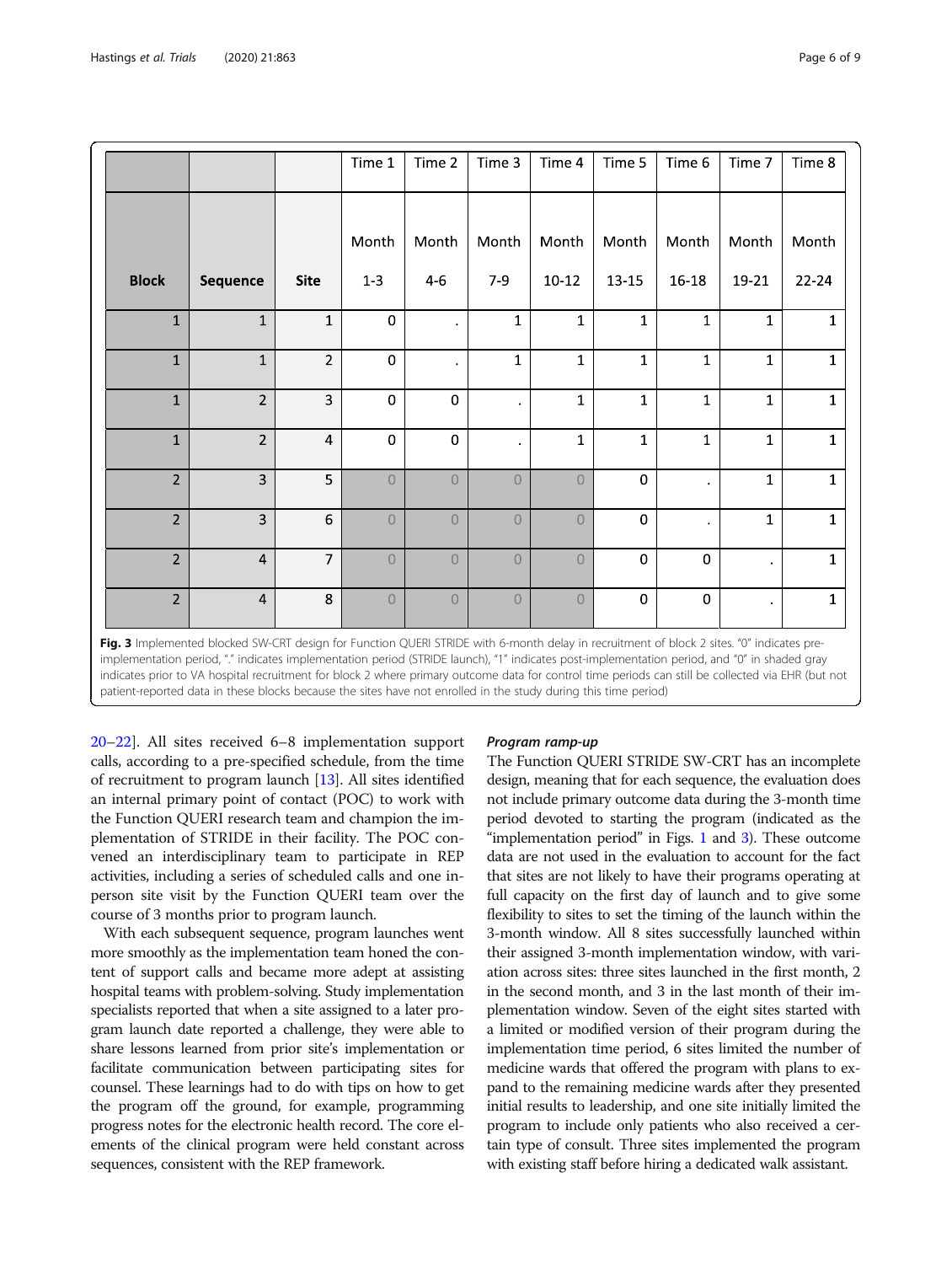# **Discussion**

Pragmatic trials that examine the rollout of new programs using existing staff and resources are needed to help accelerate the adoption of evidence-based interventions [[23](#page-8-0)]. SW-CRTs can be valuable tools for evaluating innovations in learning health care systems, yet there are many challenges in executing these types of studies. Based on our early experiences utilizing a SW-CRT to evaluate implementation of a new clinical program in VHA hospitals, we highlight several key design decisions that researchers need to consider for future studies. We also report unexpected advantages of this design that may be harnessed for future implementation research. These recommendations should be considered in conjunction with other resources that offer guidance on whether a SW-CRT design is appropriate [\[24\]](#page-8-0) and how to address analytical challenges [\[25\]](#page-8-0) and ensure comprehensive reporting of completed SW-CRT trials [\[1](#page-7-0)].

First, does a blocked randomization meet study needs? In our study, we believe the blocked randomization enhanced site recruitment and retention and allowed for more efficient allocation of study staff time. If we recruited and randomized all eight hospitals at once, program rollout at hospitals in the last sequence would not have started until a full year after randomization. Given that interested sites were motivated to improve hospital mobility, we were concerned that this long of a wait would deter participation. Therefore, we decided to stagger the recruitment and randomization into 2 blocks with 2 sequences each. The potential benefits of a non-standard randomization must be counterbalanced by potential confounding of blocks. In our study design, blocked randomization had no impact on power because our primary outcome is drawn from routinely collected data in the EHR. We are able to collect outcome data from hospitals in block 2 for the time periods before they were actively enrolled. A blocked randomization may not be feasible for studies that rely on purposively collected data for their evaluation, rather than retrospective data available within the EHR. Highlighting this point, in our study blocked randomization did come at a cost of some data that were collected by telephone for assessing secondary outcomes in block 2 sites. Site recruitment was time-intensive—another advantage of the blocked randomization was the ability to start the study without having to wait for all sites were enrolled, which was more efficient for optimal use of study staff resources. Overall, we found definite logistical advantages to a blocked randomization in this SW-CRT; however, due to the confounding of block with treatment, analytical models will need to include an adjustment for block. It also may be the case that calendar time compared to time since randomization maybe an issue with the block design as all sites are not randomized at the same time. The full implications of a blocked randomization from a statistical perspective require further study.

Second, how much time and implementation support will sites need to launch their programs? In our study, the primary outcome (discharge destination) is assessed very soon after the intervention; therefore, the primary driver of time period length was estimating the window hospitals would need to start their programs. Determining time period length is a critically important decision in a SW-CRT [\[26\]](#page-8-0), because time period duration along with the number of clusters per randomization sequence determines how many time periods are needed to conduct the trial, which in turn influences power as well as the overall time it takes to conduct the study  $[26]$  $[26]$ . Time is also important for providing implementation support. In this study, we utilized the SW-CRT to evaluate both effectiveness and implementation aims. Thus, we had an a priori focus on delivering implementation support to each site to promote program adoption. It is increasingly recognized that the use of evidence-based practices rarely occurs automatically and effective strategies to implement interventions into clinical practice are necessary to ensure that patients receive the benefits [\[27\]](#page-8-0). Therefore, it is critical to estimate the time and staffing resources needed to support implementation of new programs and factor this into determining number of sites per sequence, i.e., assigned to launch on the same schedule. In the current study, all sites were able to adhere to their assigned time period for clinical program launch according to the randomization schedule, but this required significant support from the study implementation specialists.

Third, will sites begin with a modified version of the program? Some types of interventions can begin on a specific date that is under the control of the study team, for example, activation of a new alert or clinical dashboard within an electronic health record [\[28\]](#page-8-0). In our study, participating sites were responsible for providing existing clinical staff or obtaining funding for new staff to implement the program. Implementing new programs such as STRIDE that require coordination between multiple professions (e.g., nurses, physicians, therapists) in the inpatient setting is challenging. Different professions may perceive their roles and work goals related to mobility differently and interprofessional coordination can vary according to hospital structure, priorities, and resources [[29](#page-8-0)]. In this context, it was not realistic to expect hospitals to be ready to start their programs operating at full capacity on a single date assigned at randomization. Therefore, we used an incomplete design during which there was an a priori plan not to include primary outcome data during the implementation time period. This design allowed sites to start their programs with a ramp-up period, during which they were able to test and tailor the program to suit their needs. Others have advocated for suspended assessment during the implementation period to ensure that the evaluation reflects the effects of a full-strength intervention [[30\]](#page-8-0).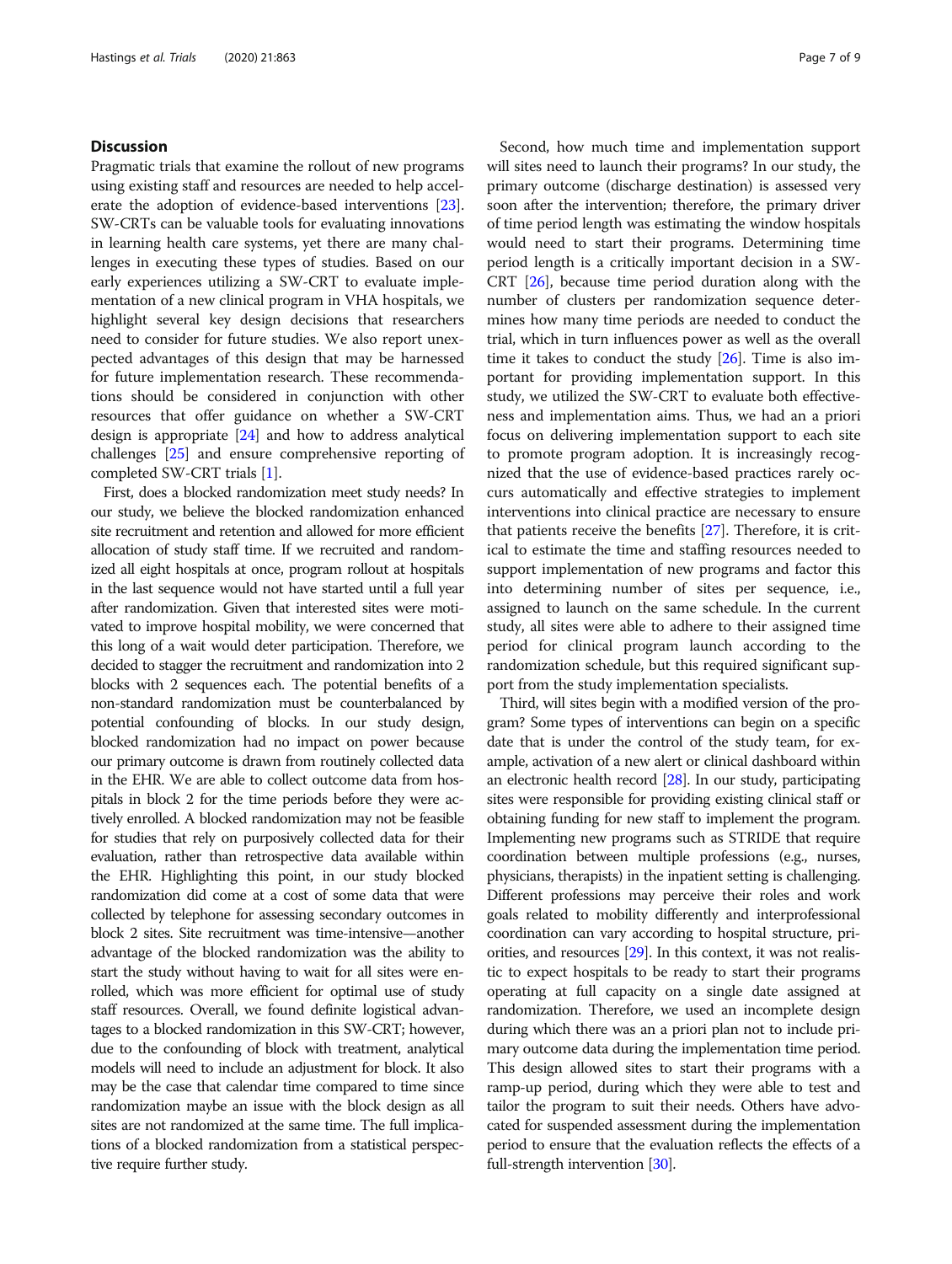<span id="page-7-0"></span>Finally, we highlight some positive aspects of SW-CRTs specifically for implementation studies. From a pragmatic perspective, in a SW design, aspects of the implementation can be modified or improved as the study team learns from past sites and new sites are activated. As noted earlier, our initial plan was that the STRIDE rollout using the 2-block design would have occurred with the same timing as if all 8 hospitals had been recruited and randomized simultaneously. However, there was a delay in the start of recruitment for block 2. An unexpected advantage of the delay was that it allowed the implementation team time to process their experience with supporting the first 4 sites and improve procedures for supporting the final 4 sites. An important aspect of our mixed method evaluation plan is to explore implementation experience and outcomes over time so that we can further understand this aspect of our study design. Importantly, we did not observe any changes in the intervention itself over time, consistent with our use of the REP implementation framework which is explicitly designed to promote fidelity to core elements of evidencebased programs. Another unanticipated, but welcome occurrence, was the sequential rollout design provided an opportunity for sites randomized to earlier implementation of STRIDE to serve as mentors to later sites. Building on this experience, we have since developed diffusion networks to support both initial implementation and sustainment of STRIDE at hospitals across VHA. The goals are to capture and share local knowledge and create a collaborative environment for peer-to-peer sharing of experiences and best practices to support implementation via regular teleconferences.

# Conclusions

Early experiences executing a SW-CRT pragmatic trial in VHA suggest several key design considerations to evaluate rollout of a new clinical program. Future studies should incorporate sufficient time for site recruitment and carefully consider the following to inform design of SW-CRTs to evaluate roll-out of a new clinical program: (1) whether a blocked randomization fits study needs, (2) the amount of time and implementation support sites will need to start their programs, and (3) whether clinical programs are likely to include a "ramp-up" period. Site enrollment in blocks may help with engagement by reducing the amount of time sites are asked to wait to launch their programs; however, further study is needed to understand all the statistical implications of the blocked randomization. An incomplete SW-CRT design that incorporates pause periods for data collection during implementation is recommended when clinical programs are likely to include a ramp-up period. Implementation studies should consider whether incorporating peer mentoring strategies would be an effective means to leverage the sequential design. In sum, successful execution of SW-CRT designs to evaluate

implementation of clinical programs requires both adherence to rigorous design principles and also careful consideration of logistical requirements for timing of program roll out.

#### Abbreviations

CRT: Cluster randomized trial; EHR: Electronic health record; REP: Replicating Effective Programs; SW-CRT: Stepped wedge cluster randomized trial; VA: Veterans Affairs; VA HCS: Veterans Affairs Health Care System; VAMC: Veterans Affairs Medical Center; VHA: Veterans Health Administration; POC: Point of contact

#### Acknowledgements

The authors thank Micaela Gladney, MPH, for excellent editorial support. The contents do not represent the views of the US Department of Veterans Affairs or the US Government.

#### Declarations

STRIDE was implemented at participating sites as a clinical program; evaluation was approved as human subject research by the Durham VA Institutional Review Board (protocol #02040). ClinicalTrials.gov Identifier: NCT01717976.

#### Authors' contributions

Conceptualization—SNH, KMS, and CJC; funding acquisition—SNH, KDA, CHVH, and VW; project administration—ALC and EPM; writing—original draft—SNH, ALC, EPM, CJC; writing—review and editing—SNH, KMS, ALC, EPM, CHVH, KDA, VW, NS, LZ, HBB, and CJC. All authors read and approved the final manuscript.

#### Funding

This work was funded by the United States (US) Department of Veterans Affairs Quality Enhancement Research Initiative (QUE-16-170) and by the Center of Innovation to Accelerate Discovery and Practice Transformation (CIN 13-410) at the Durham VA Health Care System. The funding agency had no role in the design or conduct of the study; collection, analysis, or interpretation of the data; or preparation, review, or approval of the manuscript. The contents do not represent the views of the US Department of Veterans Affairs or the US Government.

# Availability of data and materials

All data generated or analyzed during this study are included in this published article and its supplementary information files.

#### Competing interests

The authors declare that they have no competing interests.

#### Author details

<sup>1</sup> Center of Innovation to Accelerate Discovery and Practice Transformation Durham VA Health Care System, Durham, NC, USA. <sup>2</sup>Geriatrics Research Education and Clinical Center, Durham VA Health Care System, Durham, NC, USA. <sup>3</sup>Department of Medicine, Duke University School of Medicine, Durham, NC, USA. <sup>4</sup>Department of Population Health Sciences, Duke University School of Medicine, Durham, NC, USA. <sup>5</sup>Center for Aging, Duke University School of Medicine, Durham, NC, USA. <sup>6</sup>Department of Medicine and Thurston Arthritis Research Center, University of North Carolina, Chapel Hill, NC, USA. <sup>7</sup>Department of Biostatistics and Bioinformatics, Duke University School of Medicine, Durham, NC, USA.

# Received: 6 April 2020 Accepted: 22 September 2020 Published online: 16 October 2020

# References

- 1. Hemming K, Taljaard M, McKenzie JE, Hooper R, Copas A, Thompson JA, et al. Reporting of stepped wedge cluster randomised trials: extension of the CONSORT 2010 statement with explanation and elaboration. BMJ. 2018; 363:k1614.
- 2. Atkins D, Kilbourne AM, Shulkin D. Moving from discovery to system-wide change: the role of research in a learning health care system: experience